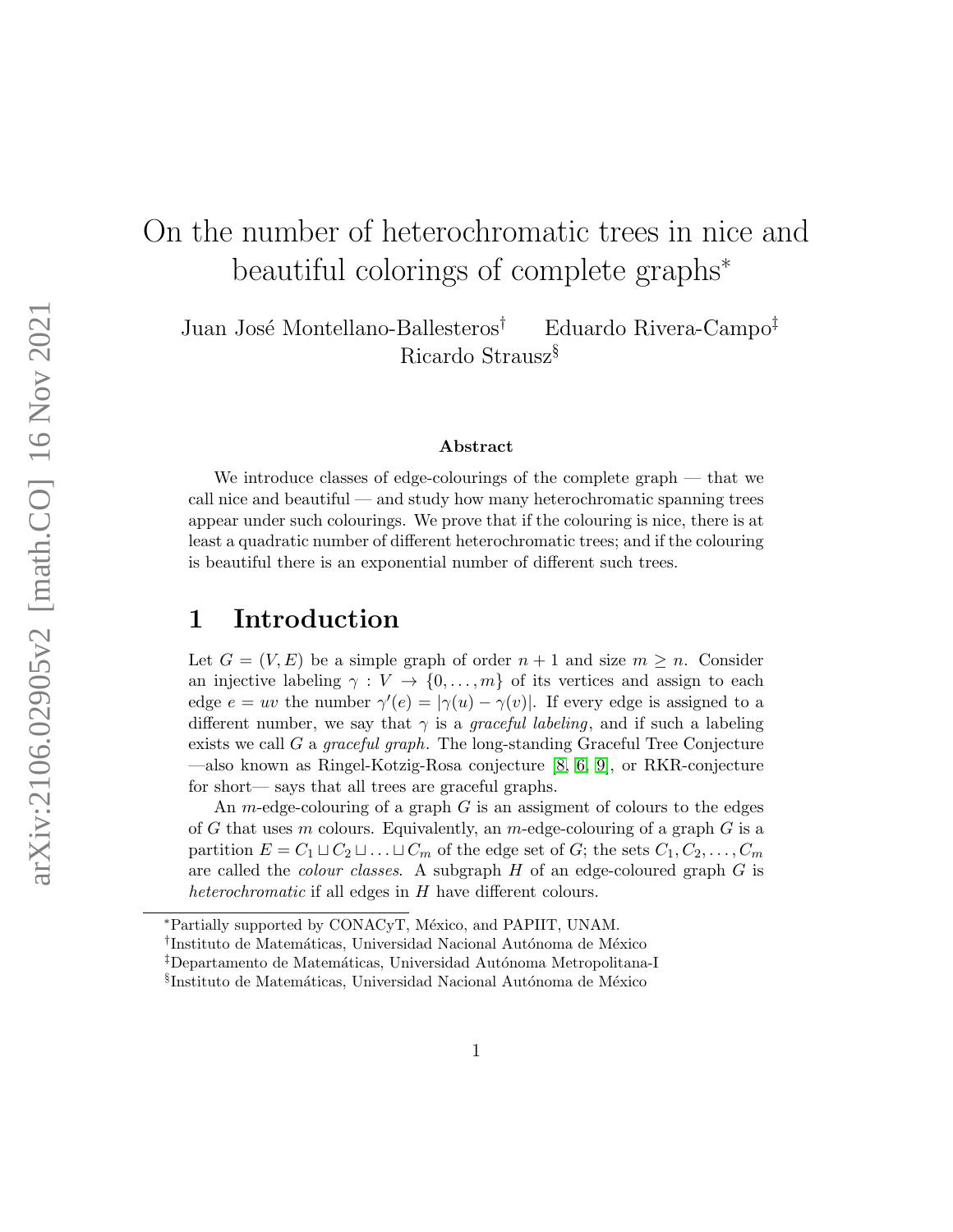If we label the vertices of the complete graph  $K_{n+1}$  with the numbers  $\{0, 1, \ldots, n\}$  and assign to each edge the absolute value of the difference between the labels of its vertices, we get a colouring of the edges with  $n$  colours which we call the graceful colouring of the complete graph —we refer to the numbers in  $[n] = \{1, 2, \ldots, n\}$  as colours when assigned to the edges of the complete graph. In terms of this colouring, the RKR-conjecture says that there is an heterochromatic copy of each tree in the graceful colouring of the complete graph; that is, for each tree of order  $n + 1$ , there is an isomorphic copy of it, inside the gracefully coloured  $K_{n+1}$ , which uses n different colours in its edges. This "beautiful" colouring has several properties which we use along the paper to prove the existence of "many" heterochromatic trees.

To begin with, observe that in the graceful colouring the colour  $c \in [n]$  is used exactly  $n-c+1$  times; so the n colour classes have sizes  $n, n-1, \ldots, 2, 1$ , respectively. An *n*-colouring of the edges of the complete graph  $K_{n+1}$  with such a property is called a nice colouring. For example, consider the following recursive "Stellar" colouring of a complete graph: start with a vertex; then, at each step, add a new vertex and colour all edges joining it to the previously added vertices with the same and new colour — that is, at each step, add a monochromatic star, see Fig. [1.](#page-1-0) Clearly this is a nice colouring; furthermore, it is easy to see that this nice colouring has a heterochromatic copy of each tree of size n.



<span id="page-1-0"></span>Figure 1: Stellar colouring of  $K_6$ .

The graceful and stellar colourings of the complete graph  $K_{n+1}$  share many common properties: in both cases all monochromatic subgraphs are acyclic and  $K_{n+1}$  can be decomposed into heterochromatic stars to mention just a couple. In Section 3 we show for every nice edge colouring of the complete graph  $K_{n+1}$ , there are  $\Omega(n^2)$  different heterochromatic spanning trees.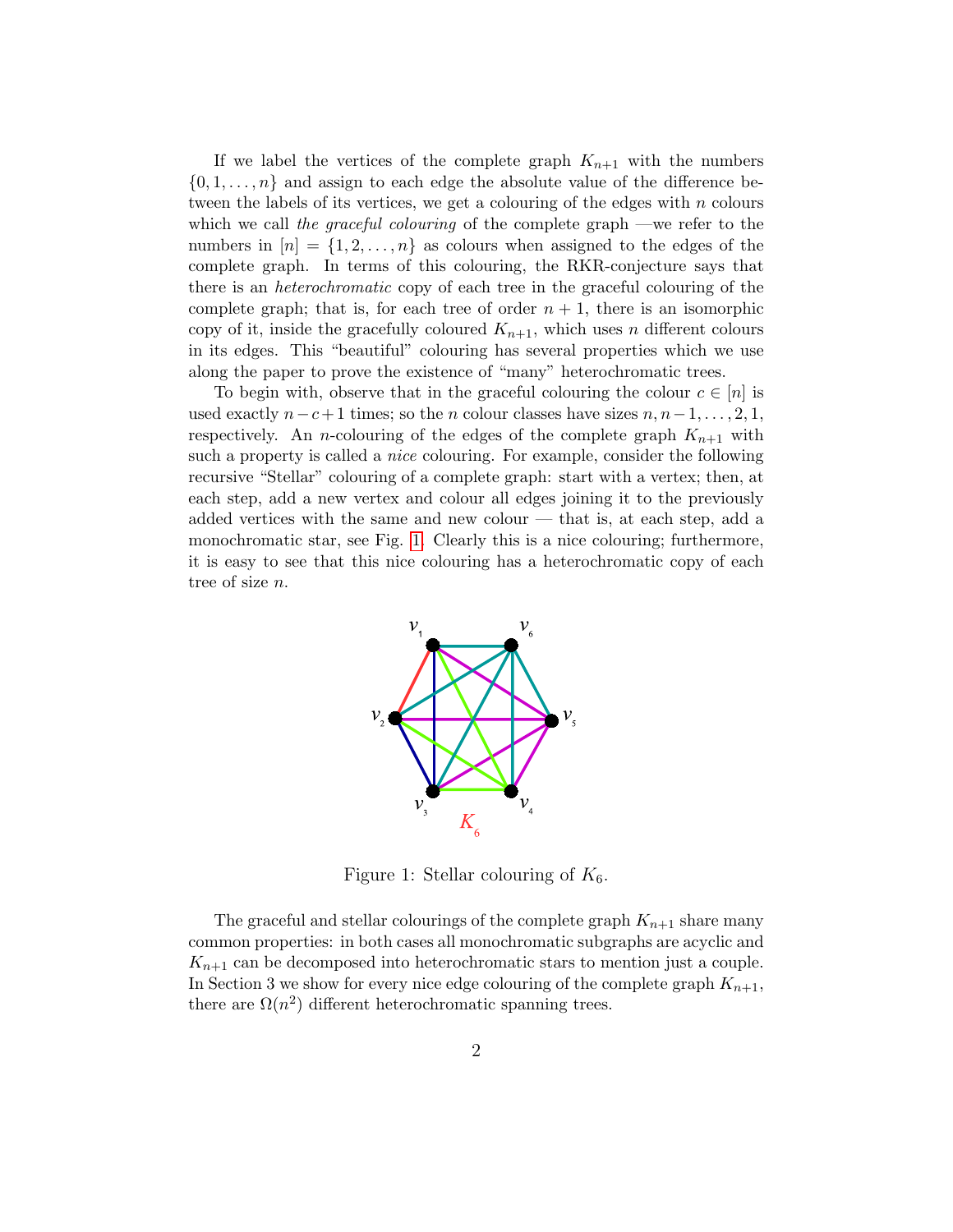Later, in Section [4](#page-7-0) we define the class of *beautiful* edge-colourings of  $K_{n+1}$ , which includes the class of nice colourings, and prove that for any such a colouring, the graph  $K_{n+1}$  has  $\Omega(2^n)$  different heterochromatic spanning trees.

The existence of heterochromatic trees in edge colourings has been studied by various authors. In particular K. Suzuki [\[10\]](#page-10-3) and S. Akbari and A. Alipour [\[1\]](#page-10-4) characterise independently those edge colourings that contain heterochromatic trees; viz.

**Theorem A (K. Suzuki).** Let C be an edge colouring of a graph G with n vertices. There is a heterochromatic spanning tree of G if and only if for any set of r colours of C with  $1 \leq r \leq n-2$ , the graph obtained from G by removing all edges of G coloured with any of these r colours has at most  $r+1$ connected components.

**Theorem B (S. Akbari, A. Alipour).** Let G be an edge-coloured graph. Then G has a heterochromatic spanning tree if and only if for every partition of  $V(G)$  into t parts, with  $1 \le t \le |V(G)|$ , there are at least  $t-1$  edges with distinct colours whose ends lie in different parts.

Other results concerning the complete graph have been given too. For example, colourings given by perfect matchings of the complete graph  $K_{2n}$ were studied by R. A. Brualdi and S. Hollingsworth [\[3\]](#page-10-5).

If C is an edge colouring of the complete graph  $K_{2n}$  given by  $2(n-1)$ disjoint perfect matchings, then  $K_{2n}$  contains two edge-disjoint heterochromatic trees.

An upper bound for the minimum integer  $k$  such that for every edge  $k$ colouring of the complete graph  $K_n$  there exists a heterochromatic spanning tree, was found by A. Bialostocki and W. Voxman [\[4\]](#page-10-6).

• If C is an edge colouring of the complete graph  $K_n$  with at least  $\binom{n-2}{2}$  $^{-2}_{2})+2$ colours, then  $K_n$  has a heterochromatic spanning tree.

This last proposition can be generalised in various directions. For examples, J. Arocha and V. Neumann [\[2\]](#page-10-7) generalised Bialostocki's result for arbitrary graphs and J. J. Montellano-Ballesteros and E. Rivera-Campo [\[7\]](#page-10-8) gave the corresponding result for matroids.

Let G be a simple connected graph with with  $m \geq 2$  edges. If C is an edge colouring of G with exactly  $m - \tau(G) + 2$  colours, then G has a heterochromatic spanning tree.

• Let M be a matroid with m elements and rank at least 2. If C is a colouring of the elements of M with at least  $m - \tau(M) + 2$  colours, then G has a heterochromatic basis.

Were,  $\tau(G)$  (respectively  $\tau(M)$ ) denote the size of the smallest set of edges of  $G$  (elements of  $M$ ) which contains at least two edges (elements) of each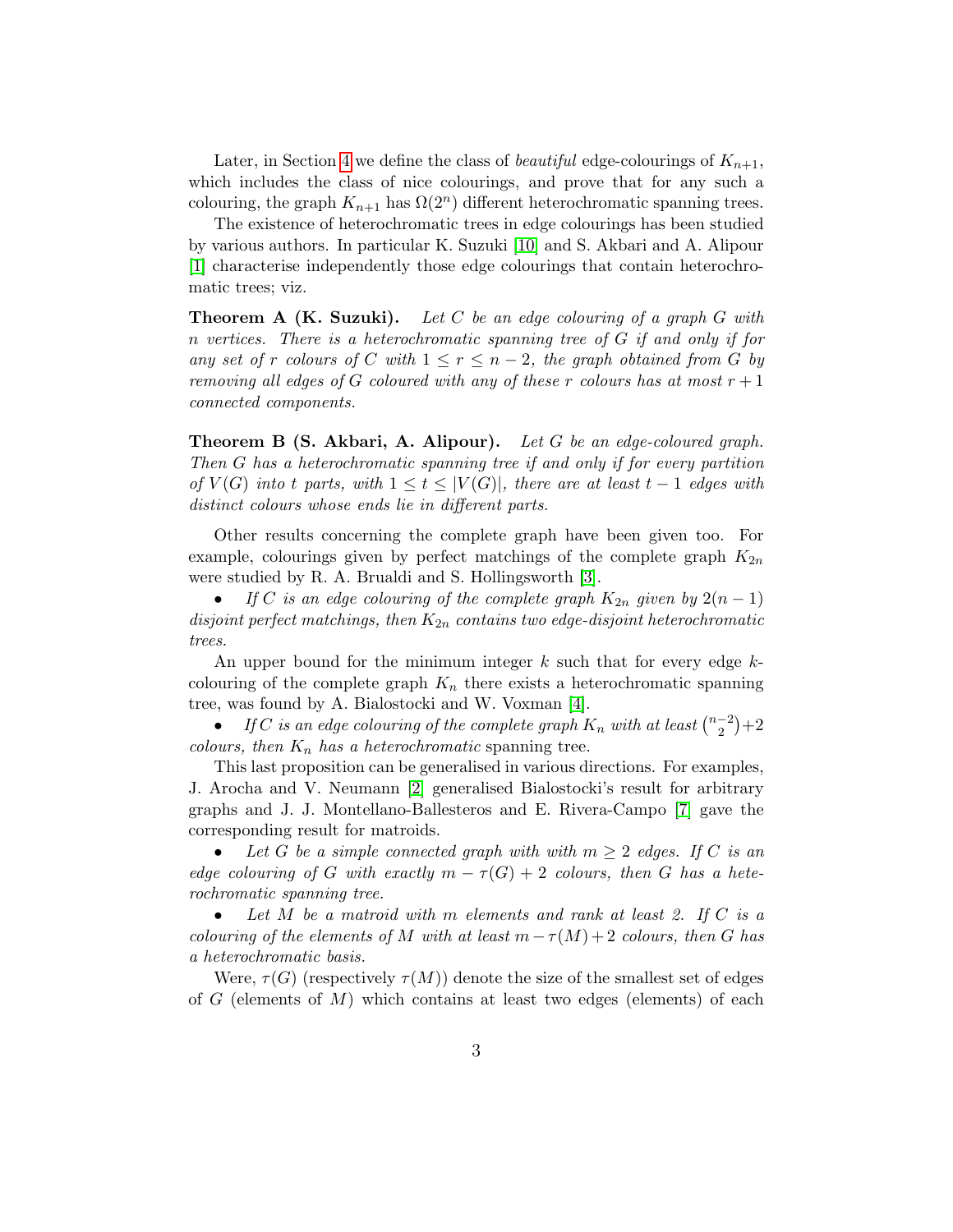spanning tree of  $G$  (each basis of  $M$ ).

### 2 Preliminary results

Let  $n \geq 0$  be an integer and G be a graph with  $n + 1$  vertices. For an n-edgecolouring of G let  $M_1 = (E(G), \mathcal{I}_1)$  and  $M_2 = (E(G), \mathcal{I}_2)$  be matroids with ground set  $E(G)$  and independence sets  $\mathcal{I}_1$  and  $\mathcal{I}_2$ , respectively, where  $X \in \mathcal{I}_1$ if the subgraph  $G[X]$  of G induced by X is acyclic and  $X \in \mathcal{I}_2$  if  $G[X]$  is heterochromatic. A common independent set in  $M_1$  and  $M_2$  is the edge set of a heterochromatic forest of G.

For  $X \text{ }\subset E(G)$  we denote by  $w(X)$  and  $c(X)$ , respectively, the number of connected components of the spanning subgraph of  $G$  with edge set  $X$  and the number of colour classes contained in X.

The following lemma will be used in the proofs of our main results. A proof of the lemma can be obtained using Suzuki's Theorem but, for the sake of completeness, we present an alternative proof that uses Edmond's Matroid Intersection Theorem [\[5\]](#page-10-9).

<span id="page-3-0"></span>**Lemma 1.** Let C be an n-edge-colouring of a graph G with  $n + 1$  vertices. If  $w(X) + c(X) \leq n+1$  for all  $X \subset E(G)$ , then G has a heterochromatic spanning tree.

*Proof.* Let  $X \subset E(G)$ . Then  $r_{M_1}(X) = n + 1 - w(X)$  and  $r_{M_2}(E(G) \setminus X) =$  $n - c(X)$ . Therefore

$$
r_{M_1}(X) + r_{M_2}(E(G) \setminus X) = (n + 1 - w(X)) + (n - c(X))
$$
  
= (2n + 1) - (w(X) + c(X))  

$$
\geq (2n + 1) - (n + 1)
$$
  
= n.

By Edmonds' Matroid Intersection Theorem ,  $E(G)$  contains a set  $X^*$  with size *n* which is independent in both matroids  $M_1$  and  $M_2$ . This implies that the subgraph of G induced by  $X^*$  is a heterochromatic spanning tree of G.

 $\Box$ 

## 3 Heterochromatic spanning trees in cute and nice colourings of graphs

An *n*-edge-colouring of the complete graph  $K_{n+1}$  is a *nice colouring* if the *n* colour classes have sizes  $1, 2, ..., n$ . Let G be a graph with  $n + 1$  vertices and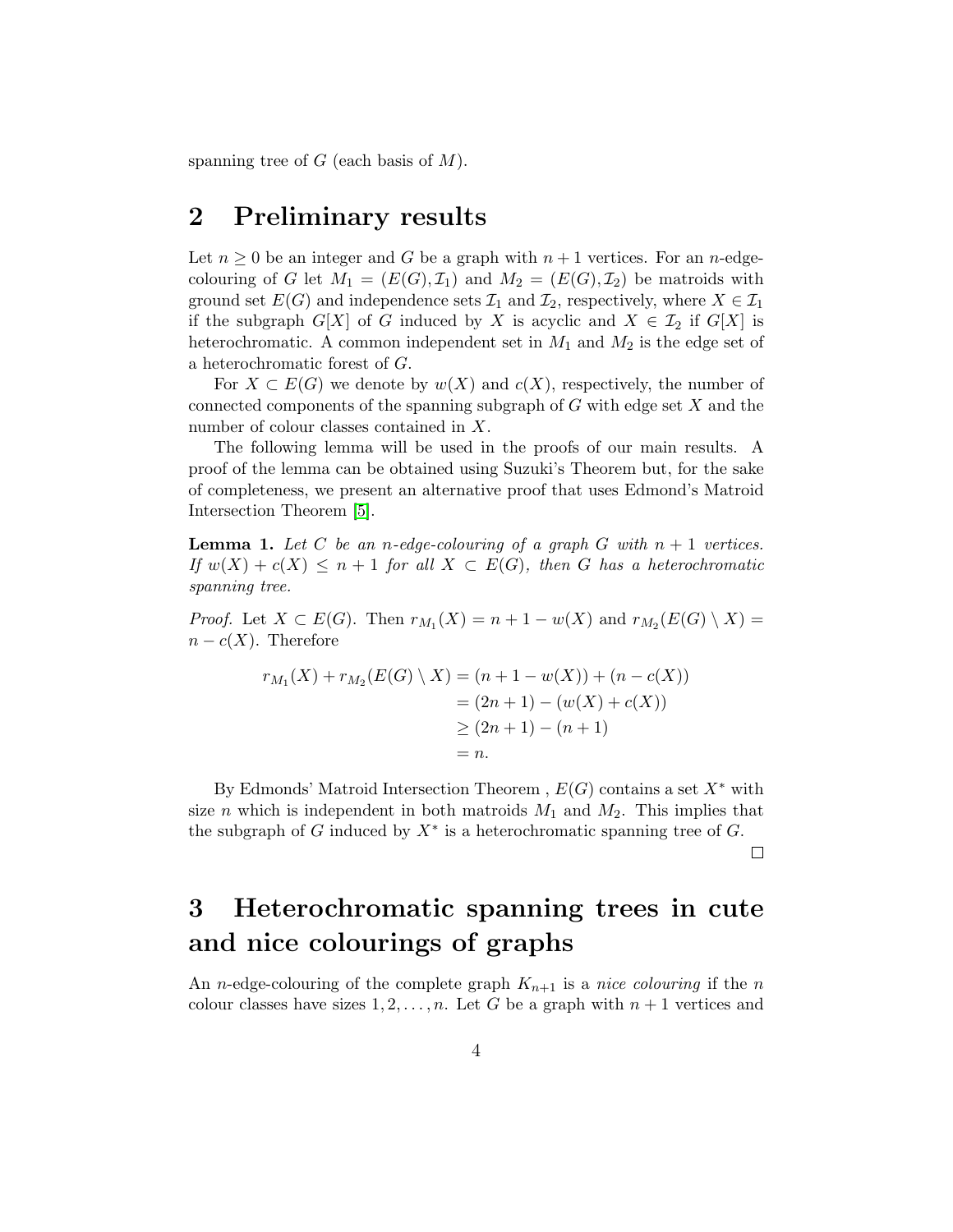$1 + {n \choose 2}$  $n_2$ ) edges. An *n*-edge-colouring of G is a *cute* edge-colouring of G if the sizes of the *n* colour classes are  $1, 1, 2, \ldots, n - 1$ .

With Lemma [1](#page-3-0) in hand, we prove the following theorems concerning cute and nice colourings.

<span id="page-4-0"></span>**Theorem 1.** Let G be a graph with  $n+1$  vertices and  $1 + \binom{n}{2}$  $\binom{n}{2}$  edges. If C is a cute n-edge-colouring of G, then G has a heterochromatic spanning tree.

*Proof.* Let  $C_1, C_2, \ldots, C_n$  be the colour classes of C. Without loss of generality we assume  $|C_1| = 1$  and  $|C_i| = i - 1$  for  $i = 2, 3, \ldots n$ . Let  $X \subset E(G)$  and denote by  $E_1, E_2, \ldots, E_{w(X)}$  the sets of edges of the connected components of the spanning subgraph of  $G$  with edge set  $X$ . Then

$$
|X| = \sum_{i=1}^{w(X)} |E_i| \le \binom{n+2-w(X)}{2}
$$

since the number of edges of a graph is maximum when all edges lie in one connected component.

On the other hand if  $C_{i_1}, C_{i_2}, \ldots, C_{i_{c(X)}}$  are the colour classes contained in  $X$ , then

$$
|X| = \sum_{i=1}^{n} |X \cap C_i|
$$
  
\n
$$
\geq \sum_{j=1}^{c(X)} |C_{i_j}|
$$
  
\n
$$
\geq 1 + 1 + 2 + \dots + (c(X) - 1)
$$
  
\n
$$
= 1 + {c(X) \choose 2}.
$$

Therefore

$$
\binom{n+2-w(X)}{2} \ge 1 + \binom{c(X)}{2}
$$

This implies

$$
\binom{n+2-w(X)}{2} > \binom{c(X)}{2}
$$

which in turn gives  $n + 2 - w(X) > c(X)$  and therefore  $w(X) + c(X) \leq n + 1$ . By Lemma [1,](#page-3-0) G has a heterochromatic spanning tree.

 $\Box$ 

The following remark shows that the condition in Theorem [1](#page-4-0) can only guarantee the existence of one heterochromatic spanning tree, see Fig. [2.](#page-5-0)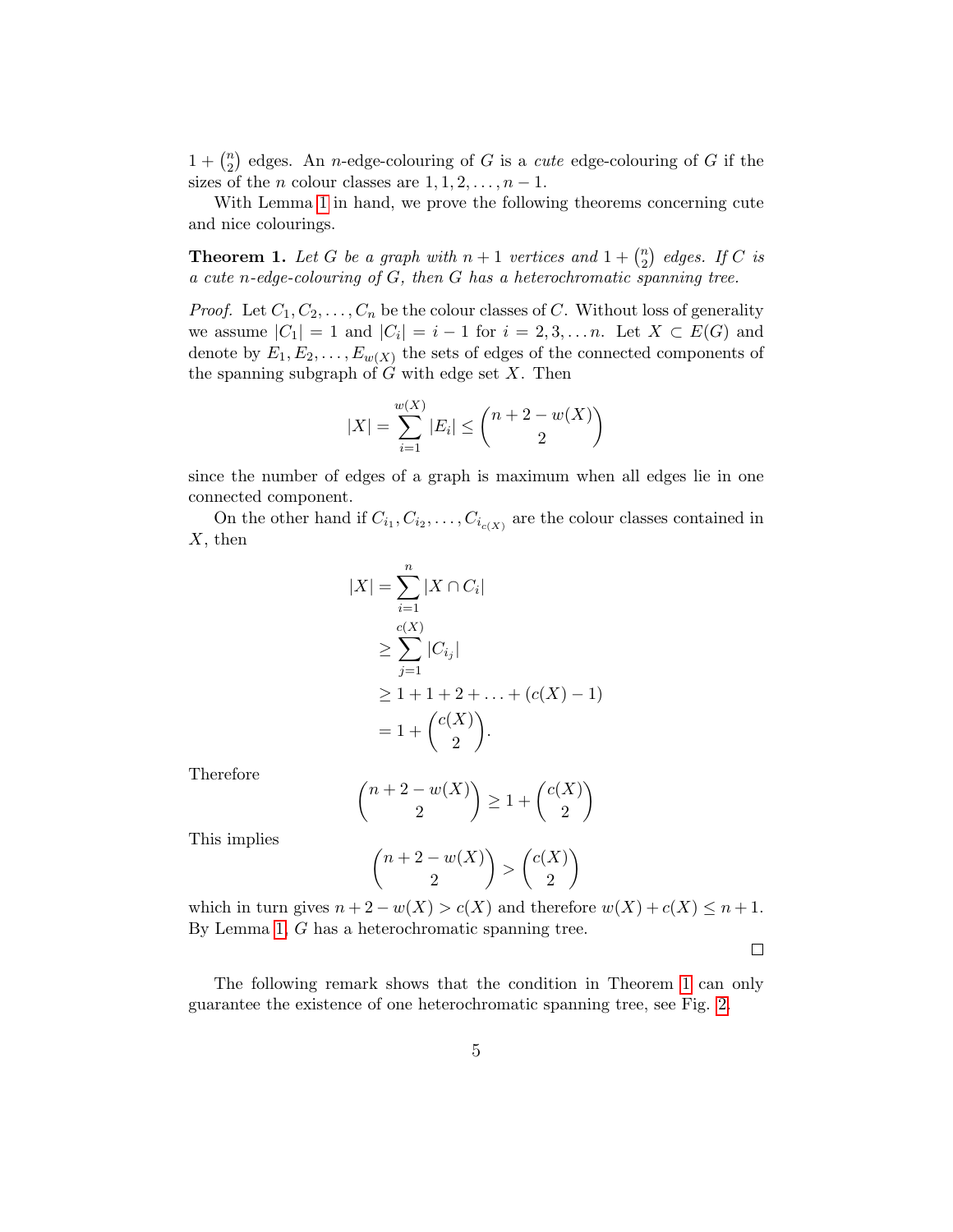

<span id="page-5-0"></span>Figure 2: Cute colouring of a graph G with exactly one heterochromatic spanning tree T.

**Remark 1.** For each tree T with  $n+1$  vertices, there is a spanning supergraph  $G(T)$  of T with  $1 + {n \choose 2}$  $\binom{n}{2}$  edges and a cute edge-coloring of  $G(T)$  for which  $T$  is the unique heterochromatic spanning tree.

*Proof.* Let T be a tree with vertices  $v_1, v_2, \ldots, v_{n+1}$ . Without loss of generality assume that for  $i = 1, 2, \ldots, n+1$ , the subgraph  $T_i$  of T induced by  $v_1, v_2, \ldots, v_i$ is a tree. For  $i = 2, 3, ..., n + 1$  let  $v_i^-$  be the unique vertex of  $T_{i-1}$  adjacent to  $v_i$  in  $T_i$ . Then  $E(T) = \{v_i^- v_i : i = 2, 3, ..., n + 1\}$ .

Let  $G(T)$  be the supergraph of T with edge set

$$
E(G(T)) = \{v_i v_j : 1 \le i \le j \le n\} \cup \{v_{n+1}^- v_{n+1}\};
$$

clearly  $G(T)$  is a spanning supergraph of T with  $1 + {n \choose 2}$  $n \choose 2$  edges.

Let C be the edge-colouring of  $G(T)$  with colour classes  $C_1, C_2, \ldots, C_n$ given by:  $C_1 = \{v_1v_2\} = \{v_2^0v_2\}$  and for  $k = 2, 3, ..., n$ ,  $C_k = \{v_{k+1}^0v_{k+1}\} \cup$  ${v_i v_k : i = 1, 2, \ldots k - 1, v_i \neq v_k^-}$  $\begin{bmatrix} - \\ k \end{bmatrix}$ . Notice that C is a cute edge-colouring of  $G(T)$  since  $|C_1| = 1$  and  $|C_k| = 1 + (k-2) = k-1$  for  $k = 2, 3, ..., n$ . We claim that T is the only spanning tree of  $G(T)$  which is heterocromatic.

Let H be a heterocromatic spanning tree of  $G(T)$ . Edges  $v_2^- v_2$  and  $v_3^- v_3$ are the unique edges in  $C_1$  and  $C_2$ , respectively, therefore they must be edges of H. This implies that  $T_1$  and  $T_2$  are subtrees of H. Assume  $T_k$  is a subtree of *H*; since  $C_k = \{v_{k+1}^-\ v_{k+1}\} \cup \{v_i v_k : i = 1, 2, \dots k-1, v_i \neq v_k^-\}$  $\left\{k\atop k\right\}$  and all edges  $v_i v_k : i = 1, 2, \dots k-1$  have both ends in  $T_k$ , the only possible edge in  $C_k$  that lies in H is edge  $v_{k+1}$  $v_{k+1}$ . Therefore  $T_{k+1}$  is a subtree of H. This inductive argument shows that  $T = T_{n+1}$  is a subtree of H which imples  $H = T$ .

 $\Box$ 

Unlike the stellar colouring, not every nice colouring of  $K_n$  contains a heterochromatic copy of every tree witn  $n$  vertices, see Fig. [3.](#page-6-0) Nevertheless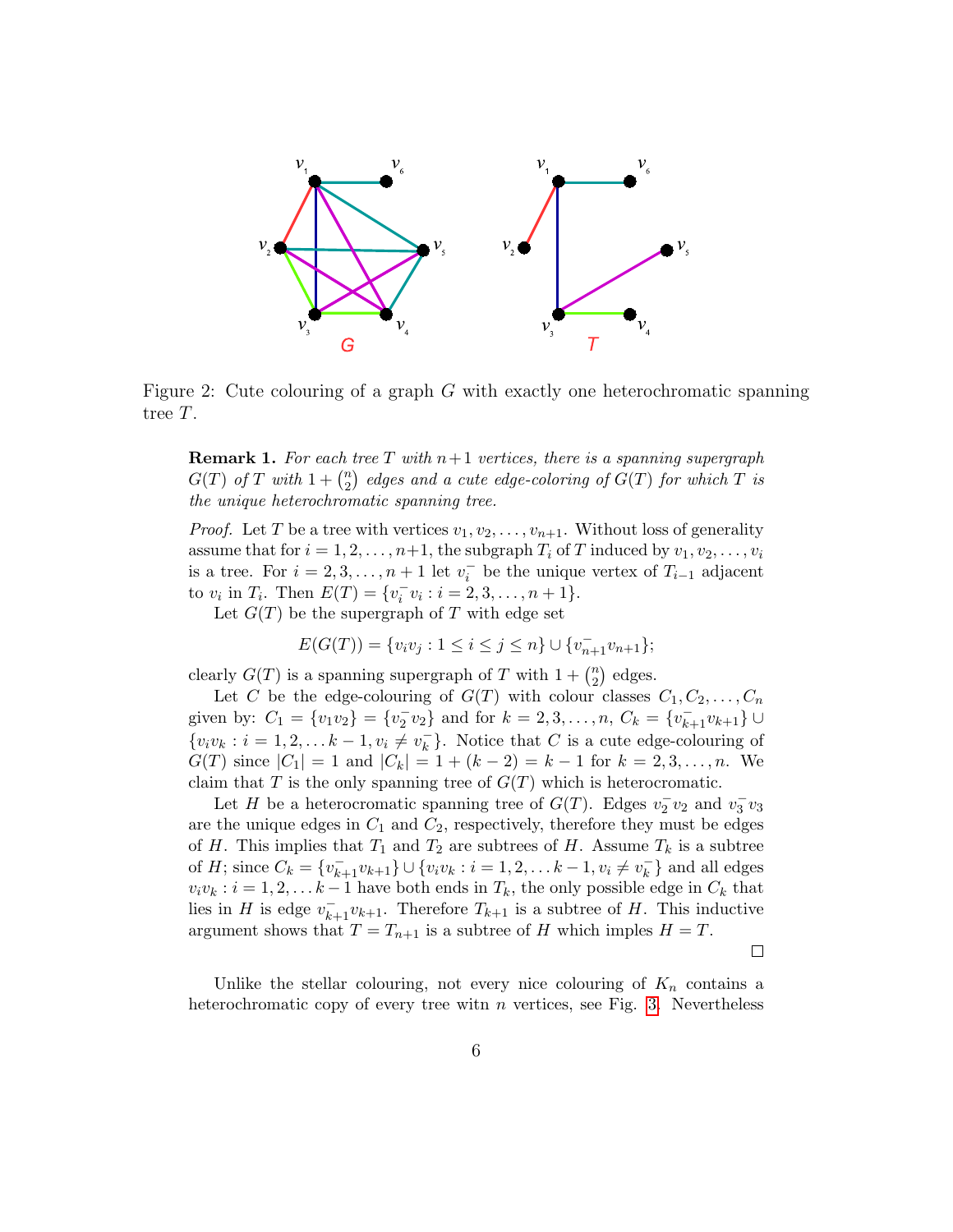every nice colouring of  $K_n$  produces many different heterochromatic spanning trees.



<span id="page-6-0"></span>Figure 3: A nice colouring of  $K_6$  with no heterochromatic spanning tree T with  $\Delta(T) \geq 4$ .

**Theorem 2.** Let G be a complete graph with  $n+1$  vertices. If C is a nice nedge-colouring of G, then G has at least  $\lceil \frac{n+1}{2} \rceil$  $\frac{+1}{2}$  $\lfloor \frac{n+1}{2} \rfloor$  different heterochromatic spanning trees.

*Proof.* Let  $C_1, C_2, \ldots, C_n$  be the colour classes of C. Without loss of generality assume  $|C_i| = i$  for  $i = 1, 2, \ldots n$ .

Let  $e_1$  be an edge in  $C_{\lceil \frac{n+1}{2} \rceil}$ . We claim G has at least  $\lfloor \frac{n+1}{2} \rfloor$  $\frac{+1}{2}$  different heterochromatic spanning trees containing the edge  $e_1$ .

First choose an arbitrary subset  $W_1$  of  $C_n$  with size  $\lceil \frac{n+1}{2} \rceil$  $\frac{+1}{2}$  and let  $G_{1,1}$  be the subgraph of G with edge set

$$
E(G_{1,1}) = \left(E(G) \setminus (C_{\lceil \frac{n+1}{2} \rceil} \cup C_n)\right) \cup (\{e_1\} \cup W_1)
$$

When restricted to the graph  $G_{1,1}$  colouring C is a cute edge-colouring since  $|C_1| = |\{e_1\}| = 1, |C_i| = i \text{ for } i \neq C_{\lceil \frac{n+1}{2} \rceil} \text{ and } |W_1| = \lceil \frac{n+1}{2} \rceil$  $\frac{+1}{2}$ . By Theorem [1,](#page-4-0)  $G_{1,1}$  has a heterocromatic spanning tree  $T_{1,1}$ .

Assume  $T_{1,1}, T_{1,2}, \ldots, T_{1,t}$  are different heterocromatic spanning trees of G containing edge  $e_1$ . For  $i = 1, 2, ..., t$  let  $f_i$  be the edge in  $T_i$  having colour n. If  $t < \left\lfloor \frac{n+1}{2} \right\rfloor$  $\frac{+1}{2}$ , then we can choose  $W_{t+1} \subset C_n$  with size  $\lceil \frac{n+1}{2} \rceil$  $\frac{+1}{2}$  containing none of the edges  $f_1, f_2, \ldots, f_t$ . Let  $G_{1,t+1}$  be the subgraph of G with edge set

$$
E(G_{1,t+1}) = \left(E(G) \setminus (C_{\lceil \frac{n+1}{2} \rceil} \cup C_n)\right) \cup (\{e_1\} \cup W_{t+1})
$$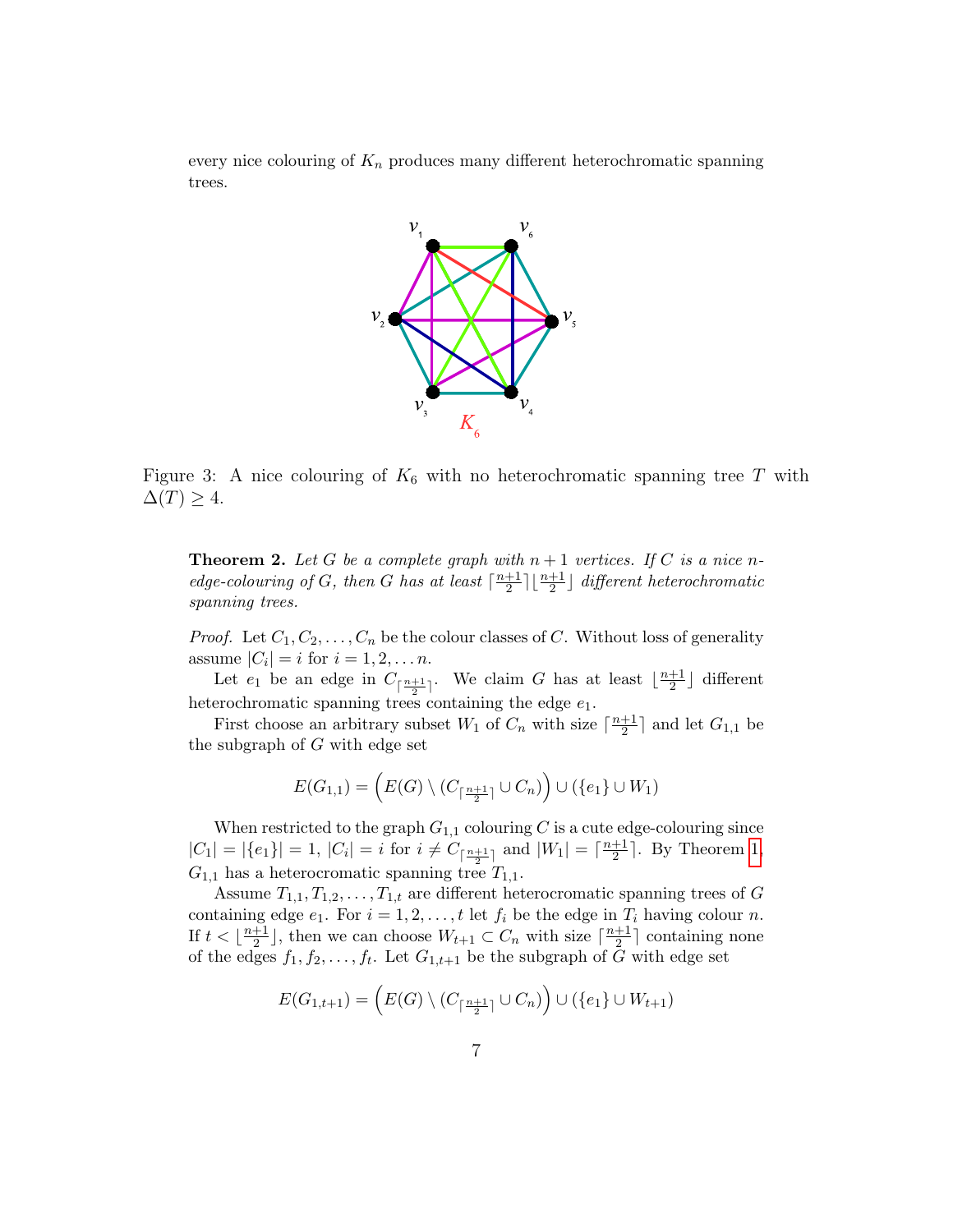As with the case of  $G_{1,1}$ , when restricted to  $G_{1,t+1}$ , colouring C is a cute edge-colouring. By Theorem [1,](#page-4-0)  $G_{1,t+1}$  has a heterochromatic tree  $T_{1,t+1}$ . Notice that  $T_{1,t+1} \neq T_{1,i}$  for  $i = 1, 2, \ldots, t$  since  $f_i$  is an edge of  $T_{1,i}$  and not an edge of  $T_{1,t+1}$ .

To end the proof, repeat the previous argument for each edge  $e_2, e_3, \ldots, e_{\lceil \frac{n+1}{2} \rceil} \in$  $C_{\lceil \frac{n+1}{2}\rceil}$  obtaining different heterochromatic trees  $T_{i,j}$  of G with  $i = 1, 2, ..., \lceil \frac{n+1}{2} \rceil$  $rac{+1}{2}$ ] and  $j = 1, 2, \ldots, \lfloor \frac{n+1}{2} \rfloor$  $\frac{+1}{2}$ .  $\Box$ 

## <span id="page-7-0"></span>4 Heterochromatic spanning trees in beautiful colourings of complete graphs

Let C be a nice n-edge-colouring of  $K_{n+1}$ ,  $\{C_1, C_2, \ldots, C_n\}$  be its colour classes, where for each  $i = 1, ..., n$ ,  $|C_i| = i$ . We denote by  $G_i$  the subgraph of  $K_{n+1}$  induced by  $C_i$ .

The edge-coloring  $C$  will be called *beautiful* if for every colour class  $C_i$  we have that  $G_i$  is acyclic and there is a partition  $\{V_1, V_2\}$  of  $V(K_{n+1})$ , with  $|V_2| = \lceil \frac{n+1}{2} \rceil$  $\lfloor \frac{+1}{2} \rfloor \ge \lfloor \frac{n+1}{2} \rfloor = |V_1|$ , such that:

i) The subgraph of  $K_{n+1}$  induced by all the colour classes  $C_i$ , with  $i \equiv n \pmod{N}$ 2), is isomorphic to the complete bipartite graph with parts  ${V_1, V_2}$ .

*ii*) For every colour class  $C_i$ , with  $i \equiv n \pmod{2}$ , we have that  $|V(G_i) \cap V_1|$  =  $\lfloor \frac{|V(G_i)|}{2} \rfloor$  $\lfloor \frac{|G_i|}{2} \rfloor$  and  $|V(G_i) \cap V_2| = \lceil \frac{|V(G_i)|}{2} \rceil$  $rac{G_i|}{2}$ .

*iii*) For every colour class  $C_i$ , with  $i \neq n \pmod{2}$ , we have that  $|C_i \cap C_i|$  $E(K_{n+1}[V_1]) = \lfloor \frac{i}{2} \rfloor$  $\frac{i}{2}$  and  $|C_i \cap E(K_{n+1}[V_2])| = \lceil \frac{i}{2} \rceil$  $\frac{i}{2}$ .

<span id="page-7-1"></span>**Theorem 3.** Let  $n \geq 2$  be an integer and C be a beautiful n-edge coloring of  $K_{n+1}$ . Then in  $K_{n+1}$  there are  $2^{\lfloor \frac{n-1}{2} \rfloor}$  heterochromatic spanning trees.

Proof. The proof will be done as follows. Consider a spanning subgraph G of  $K_{n+1}$  obtained in the following way:

1.- For each colour class  $C_i$ , with  $i \geq 2$  and  $i \not\equiv n \pmod{2}$ , choose one part  $V_{j_i}$ of the partition  $\{V_1, V_2\}$  of  $V(K_{n+1})$ , and let  $Y_i = C_i \cap E(K_{n+1}[V_{j_i}])$ . 2.- For  $i = 1$  and for  $i \geq 2$ , with  $i \equiv n \pmod{2}$ , let  $Y_i = C_i$ .

3.- Let  $E(G) = \bigcup_{i=1}^{n} Y_i$ .

Observe that C induces an *n*-edge coloring of G. We claim that G contains an heterochromatic spanning tree.

Let X be a set of edges of G and A be the set of colour classes  $Y_i$ , with  $i \neq n \pmod{2}$ , such that  $Y_i \subseteq X$ ; let B be the set of colour classes  $Y_i$ , with  $i \equiv n \pmod{2}$  such that  $Y_i \subseteq X$ , and suppose that  $|A| = r$  and  $|B| = s$ . Observe that  $c(X) = r + s$ .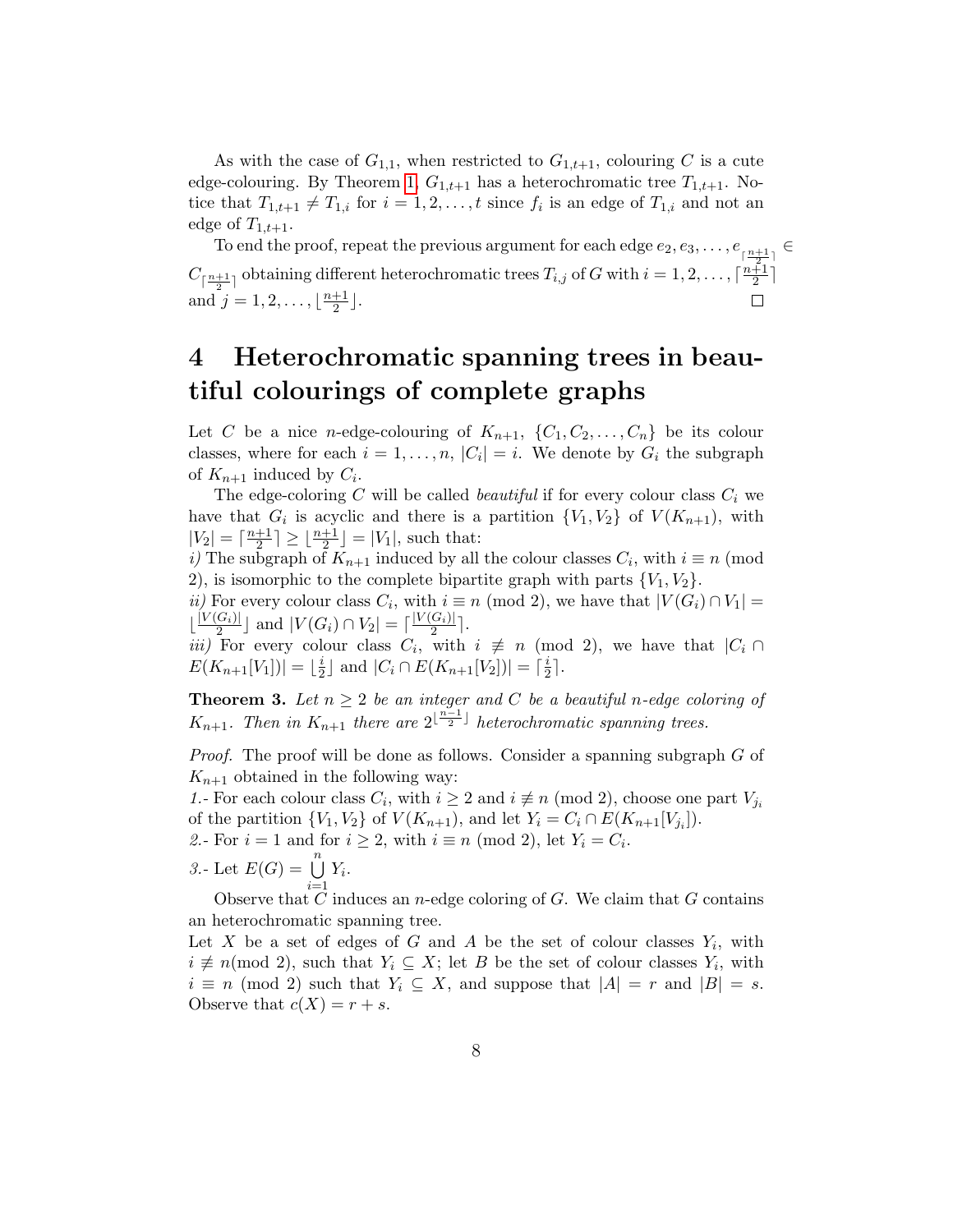Let  $Y_{i_0} \in A$  and  $Y_{i_1} \in B$  be of maximal size, respectively. Assume first n is even. Then  $i_0$  is odd, and since  $|A| = r$  and  $Y_{i_0}$  has maximal size, we see that  $i_0 \geq 2r - 1$  and the size of  $Y_{i_0}$  is at least  $\lfloor \frac{2r-1}{2} \rfloor$  $\frac{c-1}{2}$  if  $Y_{i_0}$  is contained in  $V_1$ , and size at least  $\lceil \frac{2r-1}{2} \rceil$  $\frac{q-1}{2}$  if  $Y_{i_0}$  is contained in  $V_2$ .

Similarily, we see that  $i_1$  is even, and since  $|B| = s$  and  $Y_{i_1}$  has maximal size, we see that  $i_1 \geq 2s$  and therefore the size of  $Y_{i_1}$  is at least 2s. Moreover, since  $G_{i_1}$  is acyclic,  $|V(G_{i_1})| \geq 2s + \omega_1$ , where  $\omega_1$  is the number of connected components of  $G_{i_1}$ , and therefore, by  $ii$ ,  $|V_1 \cap V(G_{i_1})| = \lfloor \frac{2s+\omega_1}{2} \rfloor$  and  $|V_2 \cap V(G_{i_1})|$  $V(G_{i_1}) = \lceil \frac{2s + \omega_1}{2} \rceil.$ 

If  $Y_{i_0}$  is contained in  $V_1$ , let  $\{x_1, \ldots, x_{\lceil \frac{2s+\omega_1}{3} \rceil}\}=V_2 \cap V(G_{i_1})$  and for each  $x_i$ , choose an edge  $e_i \in Y_{i_1}$  such that  $x_i^2$  is incident to  $e_i$ . Let H be the subgraph of G induced by  $Y_{i_0}$  and  $\{e_1, \ldots, e_{\lceil \frac{2s+\omega_1}{2} \rceil}\}\$ . Graph H has size at least  $\frac{2r-1}{2}$  $\left[\frac{c-1}{2}\right] + \left[\frac{2s+\omega_1}{2}\right] \geq r+s$ , and since  $G_{i_0}$  is acyclic and each of the vertices  $\{x_1, \ldots, x_{\lceil \frac{2s+\omega_1}{2} \rceil}\}\$  has degree 1 in H, it follows that H is acyclic. Thus,  $|V(H)| \ge r + s + \omega_1$ , where  $\omega_1$  is the number of connected components of H, and therefore  $\omega(X) \leq n+1-(r+s+\omega_1)+\omega_1 = n+1-(r+s)$ . Since  $c(X) = r + s$ , by Lemma [1](#page-3-0) we see that G contains an heterochromatic spanning tree.

If  $Y_{i_0}$  is contained in  $V_2$ , let  $\{y_1, \ldots, y_{\lfloor \frac{2s+\omega_1}{2} \rfloor}\} = V_1 \cap V(G_{i_1})$  and for each  $y_i$ , choose an edge  $e_i \in Y_{i_1}$  such that  $y_i$  is incident to  $e_i$ . Let H be the subgraph of G induced by  $Y_{i_0}$  and  $\{e_1, \ldots, e_{\lfloor \frac{2s+\omega_1}{2} \rfloor}\}\$ . Observe that since  $Y_{i_0}$  is contained in  $V_2, Y_{i_0}$  has size at least  $\lceil \frac{2r-1}{2} \rceil$  $\frac{c-1}{2}$ , thus H has size at least  $\lceil \frac{2r-1}{2} \rceil$  $\frac{n-1}{2}$ ] +  $\lfloor \frac{2s+\omega_1}{2} \rfloor \geq r+s$ . From here, as in the previous case, we see that  $G$  contains an heterochromatic spanning tree.

For the case when n is odd, it follows that  $i_0$  is even, and since  $|A| = r$ and  $Y_{i_0}$  has maximal size, we see that  $i_0 \geq 2r$  and the size of  $Y_{i_0}$  is at least r (either if it is contained in  $V_1$  or  $V_2$ ). Similarly,  $i_1$  is odd, and since  $|B| = s$ and  $Y_{i_1}$  has maximal size, we see that  $i_1 \geq 2s - 1$  and therefore the size of  $Y_{i_1}$  is at least  $2s - 1$ . Moreover, since  $G_{i_1}$  is acyclic,  $|V(G_{i_1})| \geq 2s - 1 + \omega_1$ , where  $\omega_1$  is the number of connected components of  $G_{i_1}$ , and therefore, by ii),  $|V_1 \cap V(G_{i_1})| = \lfloor \frac{2s-1+\omega_1}{2} \rfloor$  and  $|V_2 \cap V(G_{i_1})| = \lceil \frac{2s-1+\omega_1}{2} \rceil$ . From here, in an analogous way as in the case when  $n$  is even, we see that  $G$  contains an heterochromatic spanning tree and the claim follows.

Since there are  $\frac{n-1}{2}$  $\frac{-1}{2}$  colour classes  $C_i$ , with  $i \geq 2$  and  $i \equiv n \pmod{2}$ , it follows there are  $2^{\lfloor \frac{n-1}{2} \rfloor}$  different ways to obtain a subgraph G which, by our claim, contains an heterochromatic spanning tree. Moreover, given any pair  $G_1, G_2$  of these type of subgraphs, by construction, there is at least one colour class  $C_i$ , with  $i \geq 2$  and  $i \equiv n \pmod{2}$ , such that  $(E(G_1) \cap C_i) \cap$  $(E(G_2) \cap C_i) = \emptyset$ . Thus, the heterochromatic spanning trees in  $G_1$  and in  $G_2$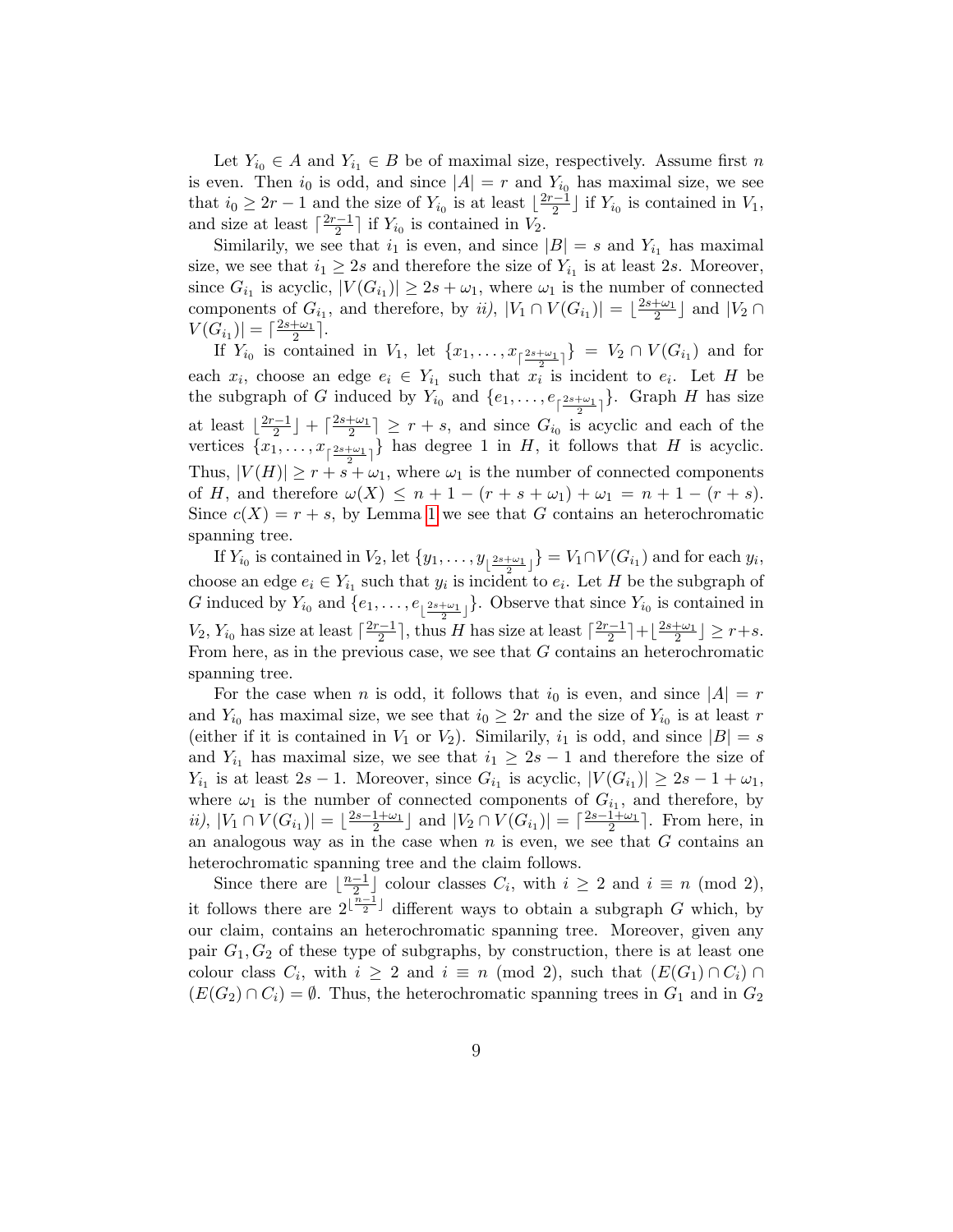are different, and from here, the result follows.

**Corollary 1.** Let  $n \geq 2$  be an integer and C be the graceful colouring of  $K_{n+1}$ . Then in  $K_{n+1}$  there are  $2^{\lfloor \frac{n-1}{2} \rfloor}$  heterochromatic spanning trees.

*Proof.* By Theorem [3](#page-7-1) we only need to show that C is beautiful. Let  $V(K_{n+1}) =$  $\{v_0, v_1, \ldots, v_n\}$ , and, for each  $i \in \{1, 2, \ldots, n\}$ , let  $D_i = \{v_s v_t : |t - s| = i\}$ , that is,  $D_i$  denotes the set of edges coloured with  $i \in \{1, 2, ..., n\}$ . Since  $D_i$ contains  $n + 1 - i$  edges, we see that  $D_i = C_{n+1-i}$  and, it is not difficult to see that,  $G_{n+1-i}$  is acyclic.

Assume first *n* is even. Let  $V_2 = \{v_0, v_2, \ldots, v_n\}$  and  $V_1 = \{v_1, v_3, \ldots, v_{n-1}\}.$ It is easy to see that the subgraph induced by  $D_1 \cup D_3 \cup \cdots \cup D_{n-1}$  (that is, the subgraph induced by the union of the colour classes  $C_{n+1-i}$ , with  $(n+1-i) \equiv n$  $p(\text{mod } 2)$  is the complete bipartite graph with partite sets  $V_1$  and  $V_2$ . Hence (i) holds. Moreover, given  $D_i$ , with j odd,  $V_2 \cap V(G_{n+1-j}) = \{v_0, \ldots, v_{n-1-j}\} \cup$  $\{v_{1+j}, \ldots, v_n\}$  and  $V_1 \cap V(G_{n+1-j}) = \{v_1, \ldots, v_{n-j}\} \cup \{v_j, \ldots, v_{n-1}\}.$  Considering the cases whenever  $j \leq n - j$  or not, it is not hard to see that (ii) holds.

Finally, given an even integer  $2 \leq j \leq n$ , it is not hard to see that  $D_j$ satisfies  $|D_j \cap E(K_{n+1}[V_2])| = \frac{n+2-j}{2}$  $\frac{2-j}{2}$  and  $|D_j \cap E(K_{n+1}[V_1])| = \frac{n-j}{2}$  $\frac{-j}{2}$ . Thus, for each colour class  $C_{n+1-j}$ , with  $(n+1-j) \not\equiv n \pmod{2}$ , we have that  $|C_{n+1-j} \cap E(K_{n+1}[V_2])| = \frac{n+2-j}{2}$  $\frac{2-j}{2}$  and  $|C_{n+1-j} \cap E(K_{n+1}[V_1])| = \frac{n-j}{2}$  $\frac{-j}{2}$ , and (iii) holds.

For the case where *n* is odd, let  $V_2 = \{v_0, v_2, \ldots, v_{n-1}\}\$  and  $V_1 = \{v_1, v_3, \ldots, v_n\}.$ As in the case where n is even, we can show that  $D_i$  (and so  $C_{n+1-i}$ ), with  $1 \leq i \leq n$ , satisfay the statements (i), (ii), and (iii). Therefore, C is beautiful and the corollary follows.  $\Box$ 

## 5 Further research; heterochromatic trees in edge-colourings of bipartite graphs

Analogous results can be found in other classes of graphs beside the complete graph using exactly the same technics. For example, we can proceed we bipartite graphs as follows. A  $(2m - 1)$ -edge-colouring of the complete bipartite graph  $K_{m,m}$  is a nice edge-colouring if the colour classes have sizes  $1, 1, 2, 2, \ldots m-1, m-1, m$ . Let  $G_{m,m}$  be a spanning subgraph of  $K_{m,m}$  with  $1+2\binom{m}{2}$  edges. A  $(2m-1)$ -edge colouring of  $G_{m,m}$  is a *cute* edge-colouring if the chromatic clases have sizes  $1, 1, 1, 2, 2, \ldots, m-1, m-1$ .

With the same technics as in the previous section we can prove the following results: